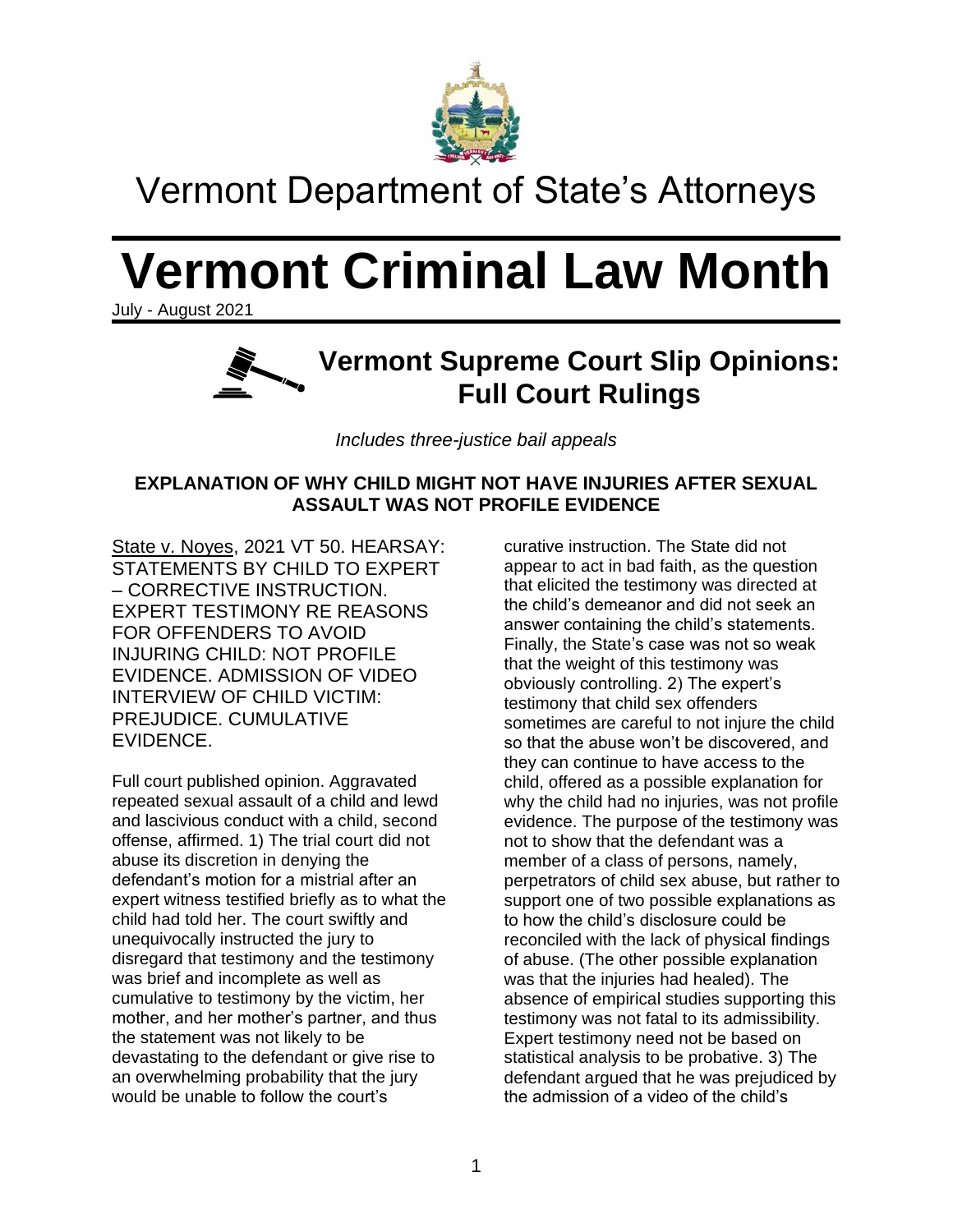interview with investigators when she was ten years old, because she was sixteen at the time of trial. Even if a jury might find the testimony of a ten-year-old more sympathetic than that of a sixteen-year-old describing the same events when she was ten, it is unclear how this would be unfairly prejudicial to the defendant. The fact that six years passed between the initial, recorded statement and the trial cannot make it unfairly prejudicial to introduce that initial statement. 4) A court may grant a new trial if it believes that the cumulative effect of numerous concerns, no one of which can be characterized as reversible error, amounted to a miscarriage of justice. But since no prejudice resulted from any of the circumstances identified by the defendant,

there can be no resulting cumulative prejudicial effect. Robinson dissenting: The State failed to show that the expert's opinion was based on sufficient facts or data. Nor was this error harmless beyond a reasonable doubt. It would be one thing for the State to address the absence of physical evidence by pointing to scientific evidence that a sexual assault without actual vaginal penetration is not uncommon; it's quite another to suggest that the absence of physical injury is further evidence that the defendant is a sexual predator. (Ed. note: no one made this suggestion). Doc. 2020-048, July 9, 2021. [https://www.vermontjudiciary.org/sites/defau](https://www.vermontjudiciary.org/sites/default/files/documents/op20-048.pdf) [lt/files/documents/op20-048.pdf](https://www.vermontjudiciary.org/sites/default/files/documents/op20-048.pdf)

#### **EVIDENCE OF LACK OF PERMISSION WAS INSUFFICIENT IN TRESPASS CASE**

State v. Kuhlmann, 2021 VT 52. Full court published opinion. TRESPASS AND OBSTRUCTION OF JUSTICE: SUFFICIENCY OF THE EVIDENCE. UNLAWFUL RESTRAINT: INDEPENDENT SIGNIFICANCE; NOT A JURY QUESTION.

Unlawful restraint affirmed; obstruction of justice and unlawful trespass of an occupied dwelling reversed. 1) The evidence was insufficient to show that the defendant entered the premises without permission. The premises were his girlfriend's home where he often spent the night. On the day in question his girlfriend dropped him at the store on her way to work, with the understanding that he would then hitchhike back to the house. He subsequently called and said that he was returning home to New York. Instead, he reentered the home and hid under the bed, hoping to catch her with another man. The State's theory was that his permission to enter the house was implicitly revoked after he told his girlfriend he was returning to New York. But there was no evidence as to when he made that call. If he returned to the house before

making the call, then he had entered the house with her permission, and the law did not prohibit remaining on the premises, just entering the premises. 2) The obstruction of justice charge is also reversed because, although the evidence indicated that after the girlfriend called the police, the defendant asked her to tell them that nothing was going on, that everything was okay, nothing in these statements, based on the evidence, could be construed as a threat. There was no overt or implied intention to cause harm expressed. 3) The defendant was convicted of unlawful restraint for, during a separate episode, holding his girlfriend down on the bed for five minutes. He argues that the holding down was not separate from the charged offense of simple assault, based on his pushing her onto the bed as part of the same altercation. But the confinement lasted significantly longer than the brief period of restraint arising from the assault of pushing her on the bed. Furthermore, the act of restraining the girlfriend was not inherent in the nature of the assault; it did not facilitate the assault, which was completed at the time the restraint began; and it increased the risk of harm to the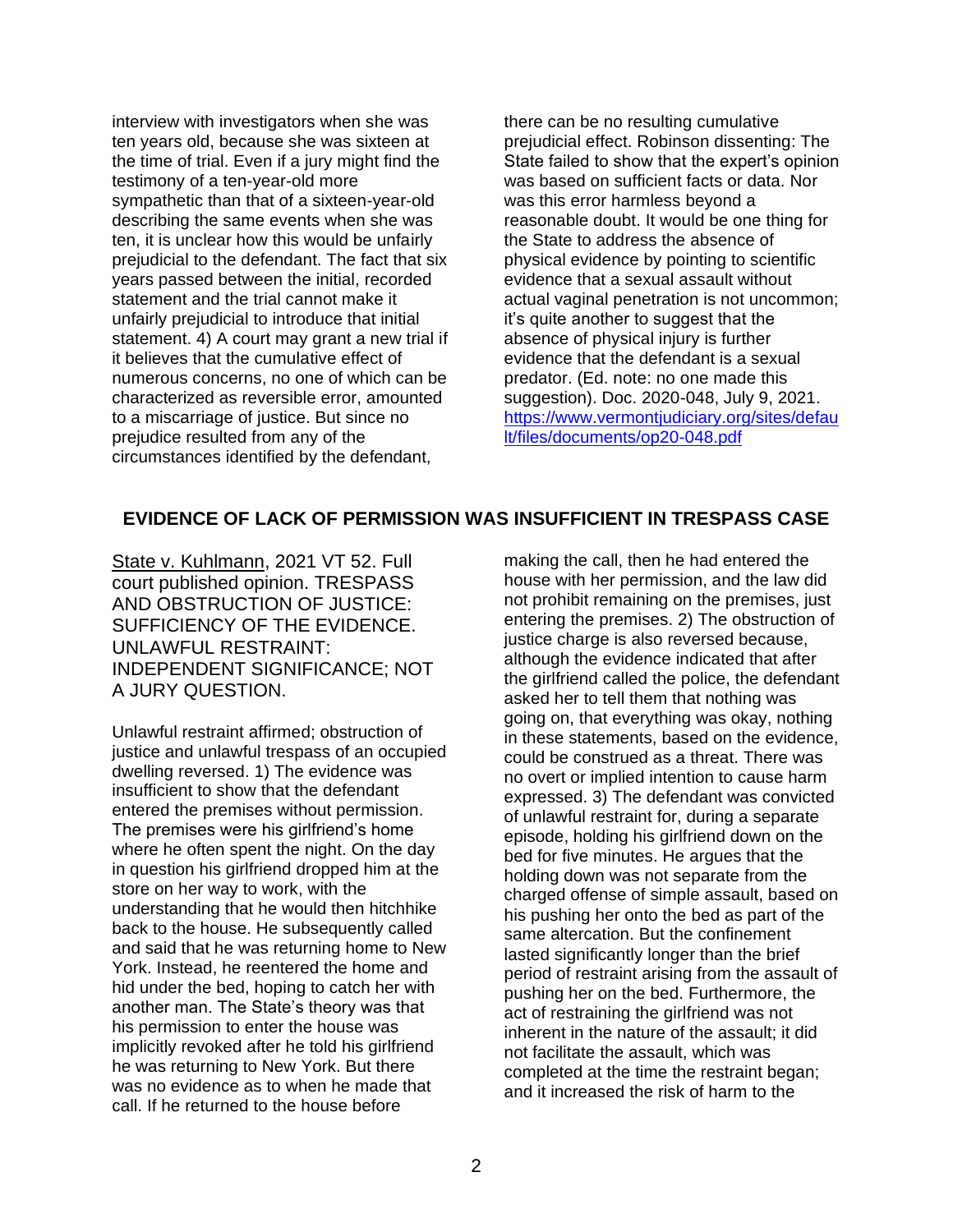girlfriend as evidenced by the bruises on her forearms where he had held her down. Under these circumstances the confinement was significant enough to warrant independent prosecution. 4) Whether a restraint is independently significant from the accompanying assault is not an element

of the crime, and it is not an issue for the jury to decide. It is a threshold legal determination. Doc. 2019-237, July 16, 2021.

[https://www.vermontjudiciary.org/sites/defau](https://www.vermontjudiciary.org/sites/default/files/documents/op19-237.pdf) [lt/files/documents/op19-237.pdf](https://www.vermontjudiciary.org/sites/default/files/documents/op19-237.pdf)

#### **CHILD LURING STATUTE IS CONSTITUTIONAL**

State v. Masic, 2021 VT 56. FIRST AMENDMENT: LURING A CHILD. PROBATION CONDITIONS: HOUSING RESTRICTIONS.

Child luring conviction affirmed; probation condition re housing remanded. 1) The child luring statute is not facially invalid as an impermissible content-based restriction on protected speech. The First Amendment, as well as the Vermont Constitution's Article 13, does not protect speech integral to criminal conduct. Engaging in a sexual act with a child, or in lewd or lascivious conduct with a child, is illegal in Vermont. Extending criminal liability to someone who knowingly solicits, lures, or entices, or attempts to do so, a child under the age of sixteen, or another person believed to be a child under 16, thus criminalizes speech integral to criminal conduct and is therefore categorically excluded from First Amendment protection. 2) Nor is the statute overbroad or vague, because it contains a specific intent requirement – that the person act knowingly to solicit, lure or entice, or attempt to solicit, lure or entice. These mental state requirements considerably narrow what the statute prohibits. Other terms used in the statute contain meaningful, definite terms of common use, further narrowing the statute's scope, and it is clear regarding the target of the speech, a child under 16 or a person believed by the defendant to be a child under sixteen. The statute does not criminalize a substantial number of protected activities, such as engaging in a roleplay scenario, or to activity with literary, artistic, or scientific value. While it may apply to communications between two persons under the age of fifteen to engage in consensual sexual activities, this is not a substantial number of the statute's applications compared with its plainly legitimate sweep. 3) The defendant's "asapplied" challenge is also meritless. At trial he claimed that he only wanted to meet the "child" to warn him of the dangers of online sexual predators. But the jury instructions required that the jury find that he have acted knowingly to solicit, lure, or entice, and knowingly means that the person is aware that it is practically certain that his conduct will cause a result. The jury rejected the defendant's claim, and the evidence supports that finding. 4) The probation condition that the defendant reside as directed by his probation officer was not supported by findings supporting this condition, and the matter is remanding for such findings or for removal of the condition if appropriate. Doc. 2019-386, July 23, 2021.

[https://www.vermontjudiciary.org/sites/defau](https://www.vermontjudiciary.org/sites/default/files/documents/op19-386.pdf) [lt/files/documents/op19-386.pdf](https://www.vermontjudiciary.org/sites/default/files/documents/op19-386.pdf)

#### **CHILD LURING STATUTE IS CONSTITUTIONAL**

State v. Curtis, 2021 VT 57. FIRST

AMENDMENT: LURING A CHILD. For the reasons stated in State v. Masic, the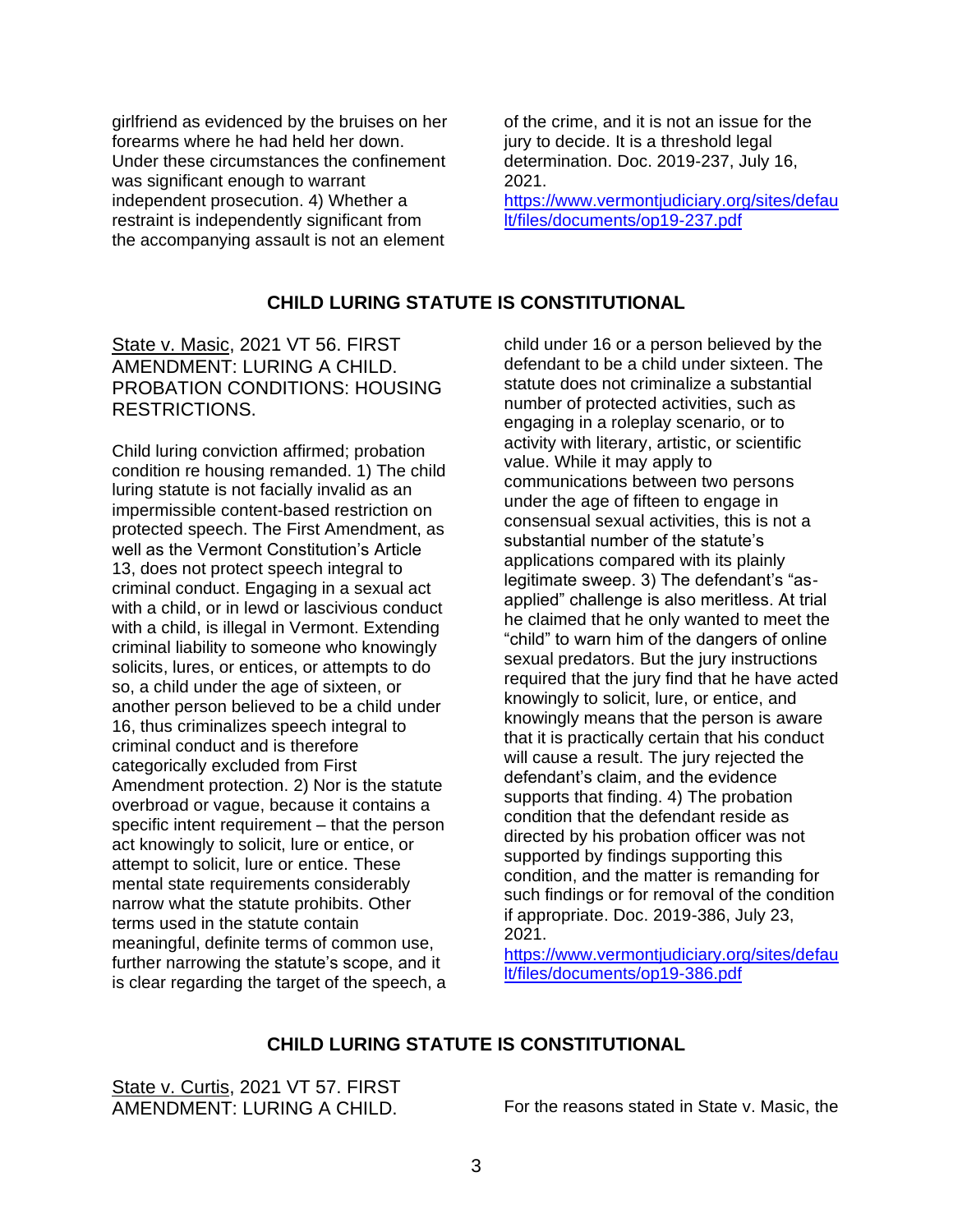defendant's claim that the luring statute violates the First Amendment is rejected. Doc. 2019-422, July 23, 2021.

[https://www.vermontjudiciary.org/sites/defau](https://www.vermontjudiciary.org/sites/default/files/documents/eo19-422.pdf) [lt/files/documents/eo19-422.pdf](https://www.vermontjudiciary.org/sites/default/files/documents/eo19-422.pdf)

#### **COURT SHOULD HAVE CONSIDERED DEFENDANT'S PROPOSAL FOR RELEASE WITH ELECTRONIC MONITORING**

State v. Labrecque, 2021 VT 58. PRETRIAL RELEASE: ELECTRONIC MONITORING – NECESSITY OF HEARING, CONSIDERATION OF DUE PROCESS CLAIM.

Three-justice bail appeal. Matter remanded for hearing on the defendant's electronic monitoring proposal, and for consideration of the due process question in light of that proposal. 1) The defendant earlier sought release pending trial with monitoring by his wife, using a phone location app. The trial court denied this motion, noting that the wife worked fifty hours a week, and her proposal to track the defendant's location using her cell phone was insufficient to mitigate the risk of flight and protect the community. The defendant subsequently asked the court to release him subject to twenty-four-hour electronic monitoring by Eastern Bail Bonds, pursuant to which Eastern Bail Bonds would contact law enforcement within seconds if he left a designated area or the signal is lost. The court denied the motion without a hearing. But given that the court had denied the earlier request for release mainly because of a finding that the defendant's wife could not adequately supervise him. and the defendant's subsequent electronicmonitoring proposal raised a factual

question that was directly responsive to that concern, it was an abuse of discretion to not hold an evidentiary hearing on the proposal, which would include evidence regarding the company's experience in providing the service, including in Vermont, how the equipment works, and the particulars about how the company contacts law enforcement. 2) The defendant adequately preserved his claim that the court should have considered whether this proposal affected his due process argument for release, in light of his earlier discussion of the due process issue and his reference in his motion to his earlier motion seeking release on conditions. 3) The trial court erred in not considering the availability of electronic monitoring in its due process analysis of the defendant's continued detention pretrial. The court weighed the risk of flight and danger to the public heavily when it initially found no due process violation. The defendant's new proposal for electronic monitoring is intended to address the risk of flight concerns, but the trial court did not address this argument. The matter is therefore remanded both for the evidentiary hearing and for the court to conduct this analysis. Docket 2021-137, August 2, 2021. [https://www.vermontjudiciary.org/sites/defau](https://www.vermontjudiciary.org/sites/default/files/documents/eo21-137.pdf) [lt/files/documents/eo21-137.pdf](https://www.vermontjudiciary.org/sites/default/files/documents/eo21-137.pdf)

#### **SIX MONTHS LATE BAIL APPEAL WOULD NOT BE HEARD**

State v. Jackson, full court entry order. BAIL APPEAL: LATE FILED. MOTIONS TO REVIEW BAIL: HEARD BY TRIAL COURT IN FIRST INSTANCE.

The defendant was ordered to be held

without bail on December 29, 2020, and filed a notice of appeal dated July 6, 2021. The deadline for filing such appeals is 30 days Because the notice of appeal was filed nearly six months beyond the time in which to do so, and because the arguments raised in the appeal cannot be addressed on the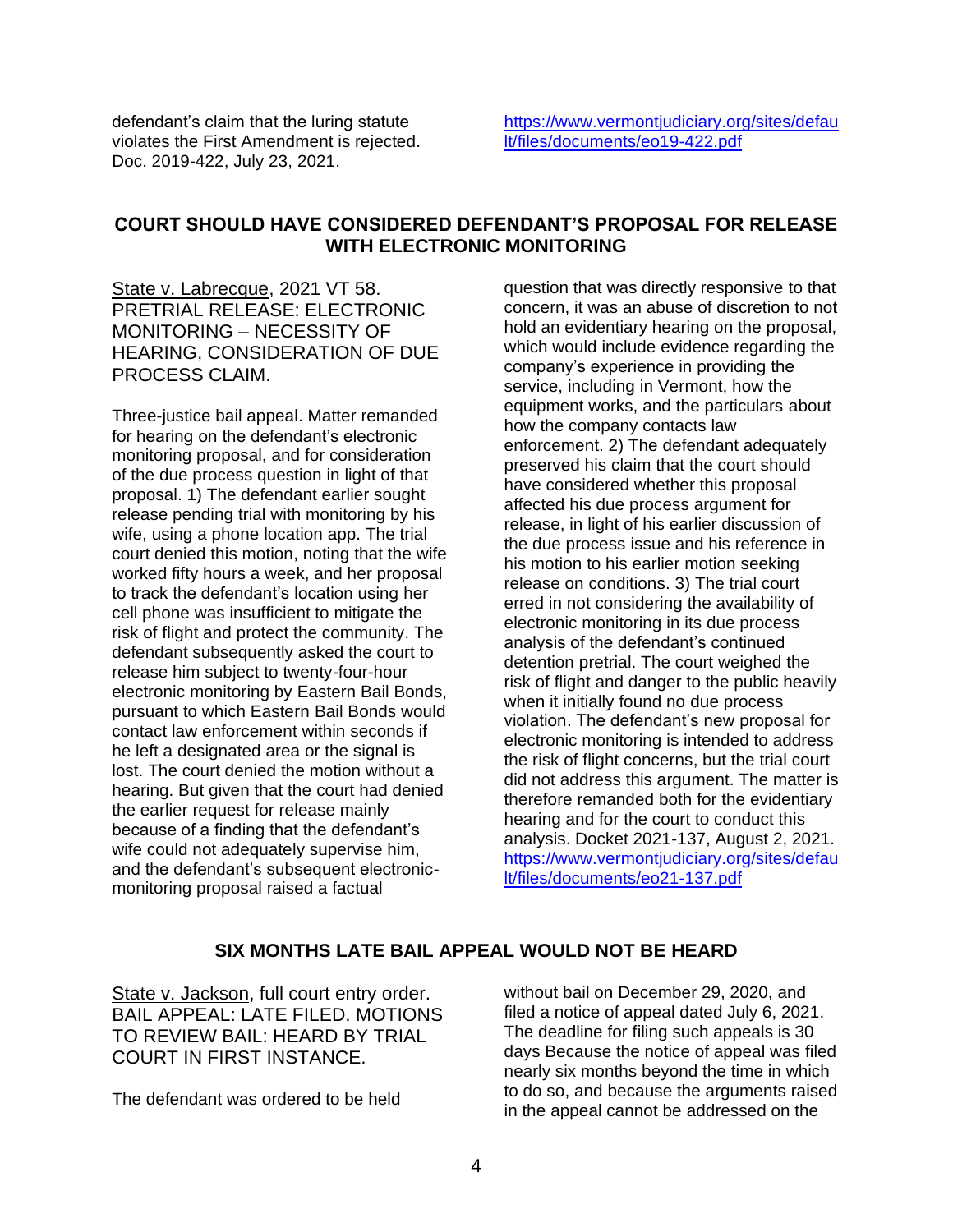basis of a stale record, the Court construed the notice of appeal as a request to review the decision holding him without bail. Such a request must be directed to the discretion of the trial court in the first instance. The matter is therefore dismissed, and the

defendant may present his arguments in a motion to review bail filed in the trial court should he so choose. Doc. 2021-154, July 28, 2021.

[https://www.vermontjudiciary.org/sites/defau](https://www.vermontjudiciary.org/sites/default/files/documents/eo21-154.pdf) [lt/files/documents/eo21-154.pdf](https://www.vermontjudiciary.org/sites/default/files/documents/eo21-154.pdf)

#### **CHALLENGE TO HOLD WITHOUT BAIL PENDING COMPETENCY DETERMINATION WOULD NOT BE HEARD**

State v. Durham, full court entry order. HOLD WITHOUT BAIL PENDING COMPETENCY DETERMINATION.

The defendant was preliminarily held without bail pending a weight-of-theevidence hearing. The court also ordered a competency evaluation. The parties agreed that the weight-of-the-evidence hearing should be postponed until the competency issue was settled, but the defendant asked that she be released on conditions. The trial court postponed the weight-of-the-evidence hearing and ordered the defendant to continue to be held without bail. 1) The defendant filed an appeal seeking review of the trial court's decision. There is no order subject to appeal because the court has not yet made a final decision under Section 7553a. The defendant also argues that the decision to delay the bail hearing is

effectively a violation of Section 7553b which requires that a defendant who is held without bail for more than sixty days is entitled to a bail hearing. But the sixty days have not passed, so this assertion is not ripe for review. To the extent that the defendant now contends that the trial court lacked authority to hold the defendant pending resolution of the competency question, this question would not be addressed for the first time on appeal. The criminal statutes provide a process for evaluating a defendant's mental health and outline the standards for when a defendant may be held pending completion of a mental-health evaluation. It is up to the trial court to determine these issues in the first instance. Doc. 202-160, August 10, 2021. [https://www.vermontjudiciary.org/sites/defau](https://www.vermontjudiciary.org/sites/default/files/documents/eo21-160.pdf) [lt/files/documents/eo21-160.pdf](https://www.vermontjudiciary.org/sites/default/files/documents/eo21-160.pdf)

#### **COURT MAY CONSIDER MODIFYING FACTORS IN DECIDING ON DISCRETIONARY RELEASE ON BAIL**

State v. Vialet, three justice bail appeal. DENIAL OF BAIL: ROLE OF STRENGTH OF THE EVIDENCE IN NO BAIL CASES; ENUMERATION OF STATUTORY FACTORS NOT REQUIRED; ABUSE OF DISCRETION.

The defendant appeals from an order that he be held without bail under Section 7553. 1) In a weight-of-the-evidence hearing, the term generally refers to whether the State has met its burden under Section 7553 to

establish that the evidence of guilt is "great." But in the context of conducting a Section 7554(b) analysis, the 'weight of the evidence" may also refer to the "relative strength of the State's case against the defendant." In this context, the trial court is not bound to the Rule 12(d) standard, and could consider the credibility of the State's witnesses and modifying evidence in exercising its discretion. 2) The defendant argues that the trial court failed to consider the weakness of the State's case relating to self-defense and the element of intent to kill.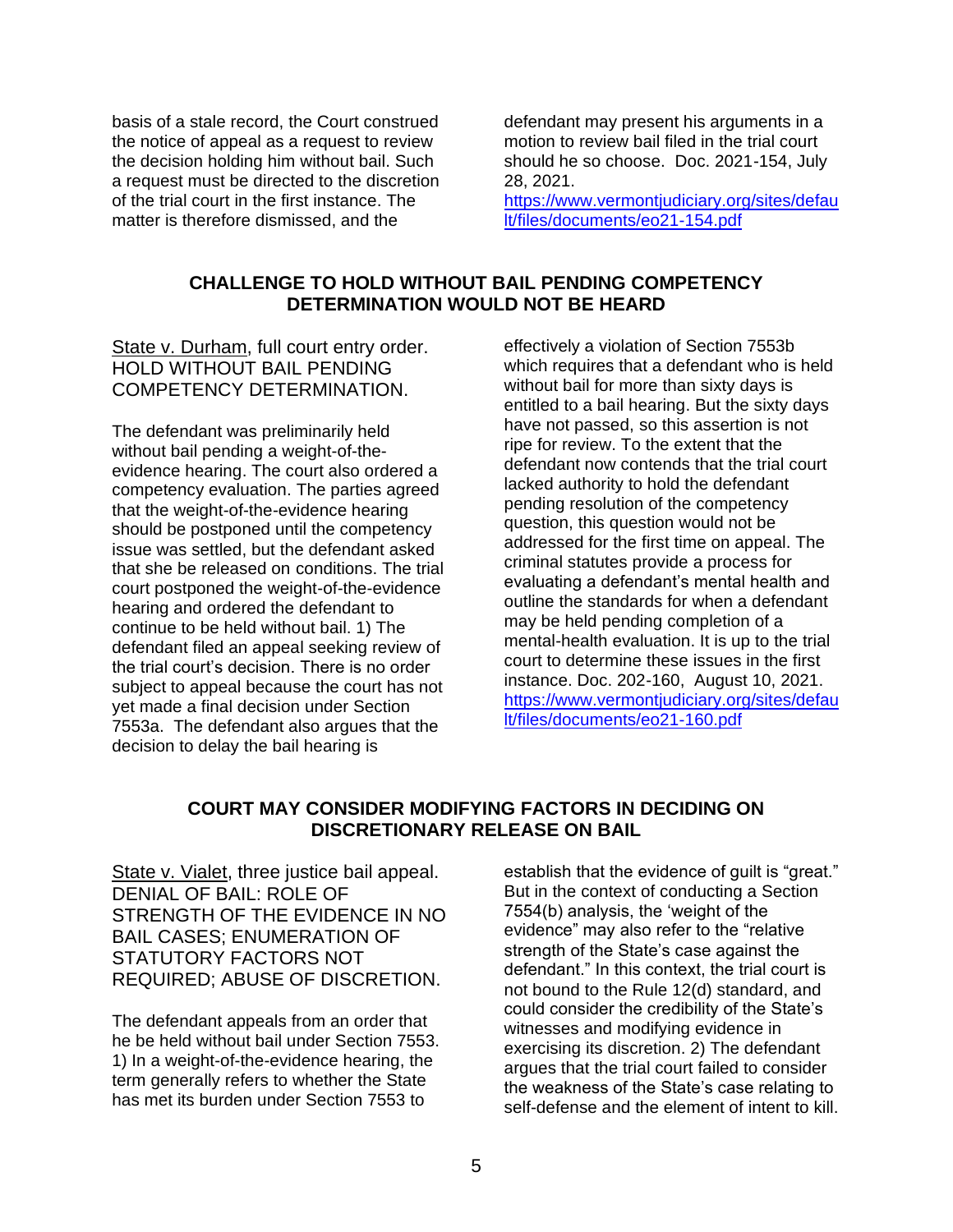Although the court did not specifically address these issues, there was sufficient evidence it relied on in considering other factors such that the Court cannot conclude it abused its discretion. The court emphasized the dangerous and violent manner in which the incident appeared to have occurred – a shooting in public, near multiple bystanders. 3) With respect to other factors that the defendant contends the court failed to consider, the court is not required to recite each of those factors in the exercise of its broad discretion to release a defendant to whom no presumption in favor of release applies, although the best practice is to do so. 4) The court's consideration of the Section 7554(b) factors and its reasoning for declining to set bail in this case do not demonstrate an abuse of discretion. Although the defendant presented evidence that his girlfriend was willing to act as a responsible adult and that he had a

potential job opportunity, he presented no evidence of other ties to the community or his history of appearing at court proceedings. He did not present evidence that he had actually accepted a job. While the State did not put on any evidence related to the Section 7554(b) factors, it was the defendant's burden to persuade the court to exercise its discretion to release him on bail or conditions. The court explained that it weighed the dangerous nature and circumstances of the offense heavily in this case. Although the court did not explicitly address what evidence the defendant did present through his girlfriend's testimony, it is clear that the court determined that whatever assurance her testimony offered did not outweigh the court's concerns based on the circumstances of the crime. Doc. 2021-158, August 12, 2021.

[https://www.vermontjudiciary.org/sites/defau](https://www.vermontjudiciary.org/sites/default/files/documents/eo21-158.pdf) [lt/files/documents/eo21-158.pdf](https://www.vermontjudiciary.org/sites/default/files/documents/eo21-158.pdf)

#### **MOTION TO RECONSIDER HOLD WITHOUT BAIL PROPERLY DENIED WHERE NO EVIDENCE PRESENTED BY DEFENSE**

State v. Tarbell, 2021 VT 68. HOLD WITHOUT BAIL RECONSIDERATION: FAILURE TO PRESENT ANY EVIDENCE.

Three-justice bail appeal. Denial of motion to reconsider order holding defendant without bail pursuant to Section 7553 affirmed. At the hearing on the motion to reconsider, the defendant offered to call the defendant's wife, who had offered to serve as a custodian for the defendant, and proffered that a substance-abuse clinic was willing to offer services to the defendant. Although the court was willing to hear what the wife had to say over the telephone, the defense did not call her, nor did the defense call anyone from the clinic. On appeal the

defendant argues that the court erred in failing to consider his proffer of evidence. However, the court did not refuse to hear the evidence, but rather defense counsel did not call his witness or present any other evidence to the court. Once the presumption against release arises, the burden is on the defendant to persuade the court to release on conditions. In the original ruling the court considered the factors relating to discretionary release and did not abuse its discretion in declining to order release in the face of the evidence presented at that hearing. Doc. 2021-163, August 25, 2021. [https://www.vermontjudiciary.org/sites/defau](https://www.vermontjudiciary.org/sites/default/files/documents/eo21-163.pdf)

[lt/files/documents/eo21-163.pdf](https://www.vermontjudiciary.org/sites/default/files/documents/eo21-163.pdf)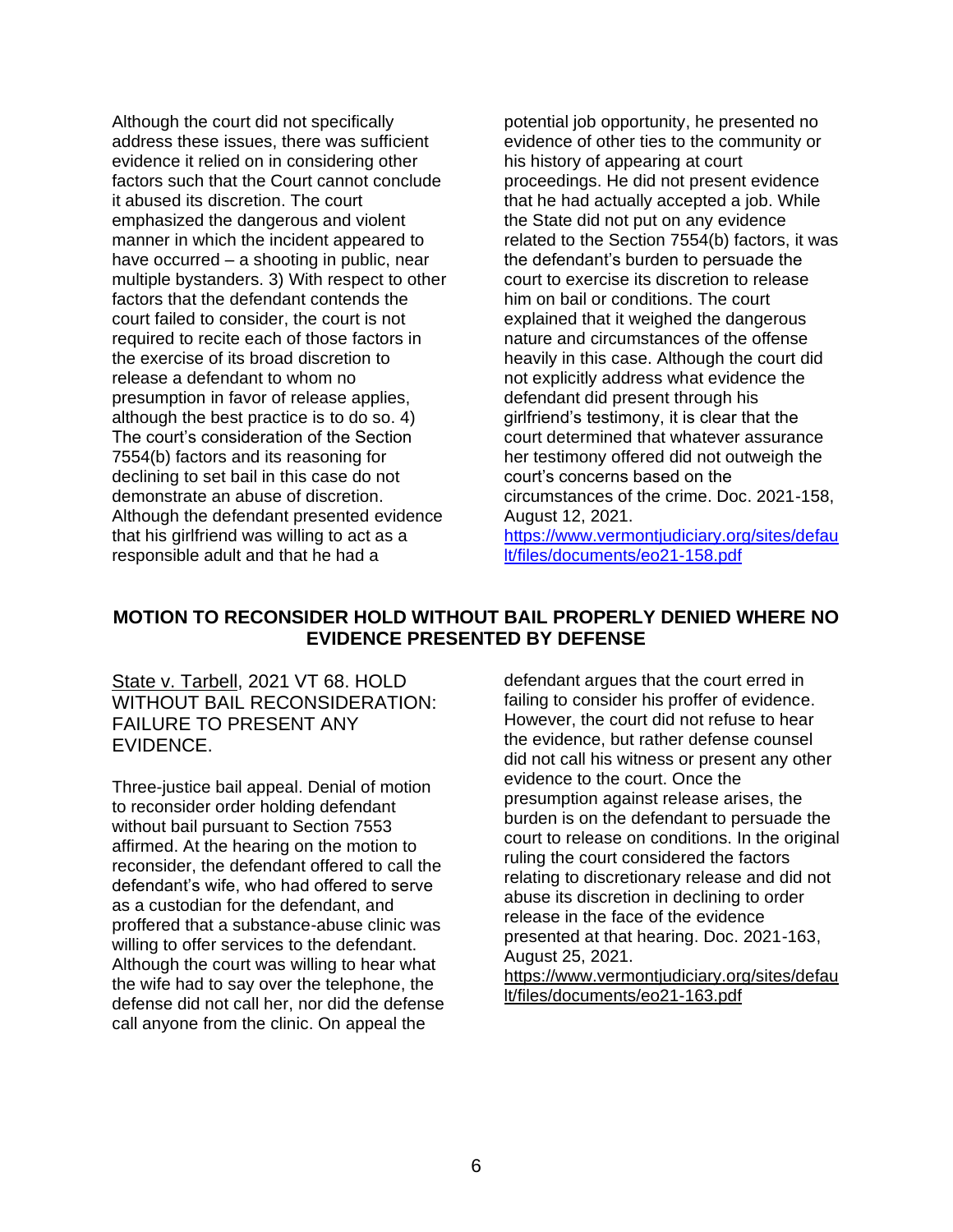#### **VIDEO SURVEILLANCE TAPES WERE NOT PROPERLY AUTHENTICATED**

State v. Hiltl, 2021 VT 60. Lewd and lascivious conduct with a child reversed. SURVEILLANCE CAMERA VIDEO: AUTHENTICATION.

Full court published opinion. The conduct took place in a public pool and the State proffered surveillance camera footage of the defendant and the child in the pool. 1) There are two theories pursuant to which photographs and videotapes may be admissible: (a) the pictorial testimony theory, under which the photographic evidence is admissible only when a sponsoring witness can testify that it is a fair and accurate representation of the subject matter, based on that witness's personal observation; and (b) the silent witness theory, under which the photographic evidence is a silent witness which speaks for itself, and is substantive evidence of what it portrays independent of a sponsoring witness. The defendant's objection based upon the pictorial testimony theory would not be addressed on appeal as the videos were admitted pursuant to the silent witness theory. 2) The testimony here was insufficient to establish authenticity under the silent witness theory. There was no evidence regarding the reliability of the reproduction process such as testimony from someone at the resort about the pool surveillance-camera system, that the surveillance cameras were working on the day in question, and/or the process by which the videos were transferred to a thumb drive for the officer. Such evidence was key in this case to establishing the authenticity of the surveillance videos. 3) This error was not harmless. The evidence as to defendant's intent was equivocal. The State presented evidence that supported an inference that defendant's acts were sexual, while defendant's testimony supported an inference that they were not. The videos were critical to the State's case in that they offered the jury an opportunity to draw its

own inferences directly from what it observed. In addition, to the extent that one could see conduct in the video consistent with the witnesses' testimony, it gave more weight to the witnesses' testimony about other conduct— such as hearing moaning sounds of a sexual nature— not depicted on the video. Eaton, J., with Carroll, J., dissenting: The error was harmless beyond a reasonable doubt because the jury would have reached the same conclusion in the absence of the evidence. The defendant did not dispute that the acts described by the State's witnesses, and captured on the videos, took place. He took the position that the behavior was appropriate, not that it did not happen. The key issue was thus intent. In this regard, the videos were of vanishingly little help to the prosecution. The videos are grainy, blurry, and without sound. Facial expressions and more subtle motions, the precise sort of circumstantial evidence which could shed light on the defendant's mental state, cannot be discerned. And the State did not rely on the videos for this purpose, but instead provided ample other evidence bearing on the defendant's state of mind. And given that the defendant testified that he engaged in conduct consistent with the witnesses' testimony, the video depicting that conduct did little to bolster the credibility of those witnesses. The evidence was cumulative to the witness testimony; the defense crossexamination concerning the videos was effective; and the remainder of the State's evidence was strong. The videos were only a vague shadow of the vivid eyewitness testimony. There is no purpose to be served in reversing defendant's conviction due to the absence of a formulaic recitation of the reliability of the unchallenged reproduction process, such as testimony that the cameras were working on the day in question, or testimony about the videotransfer process. Doc. 2019-199, August 27, 2021 [not posted on website as of this date].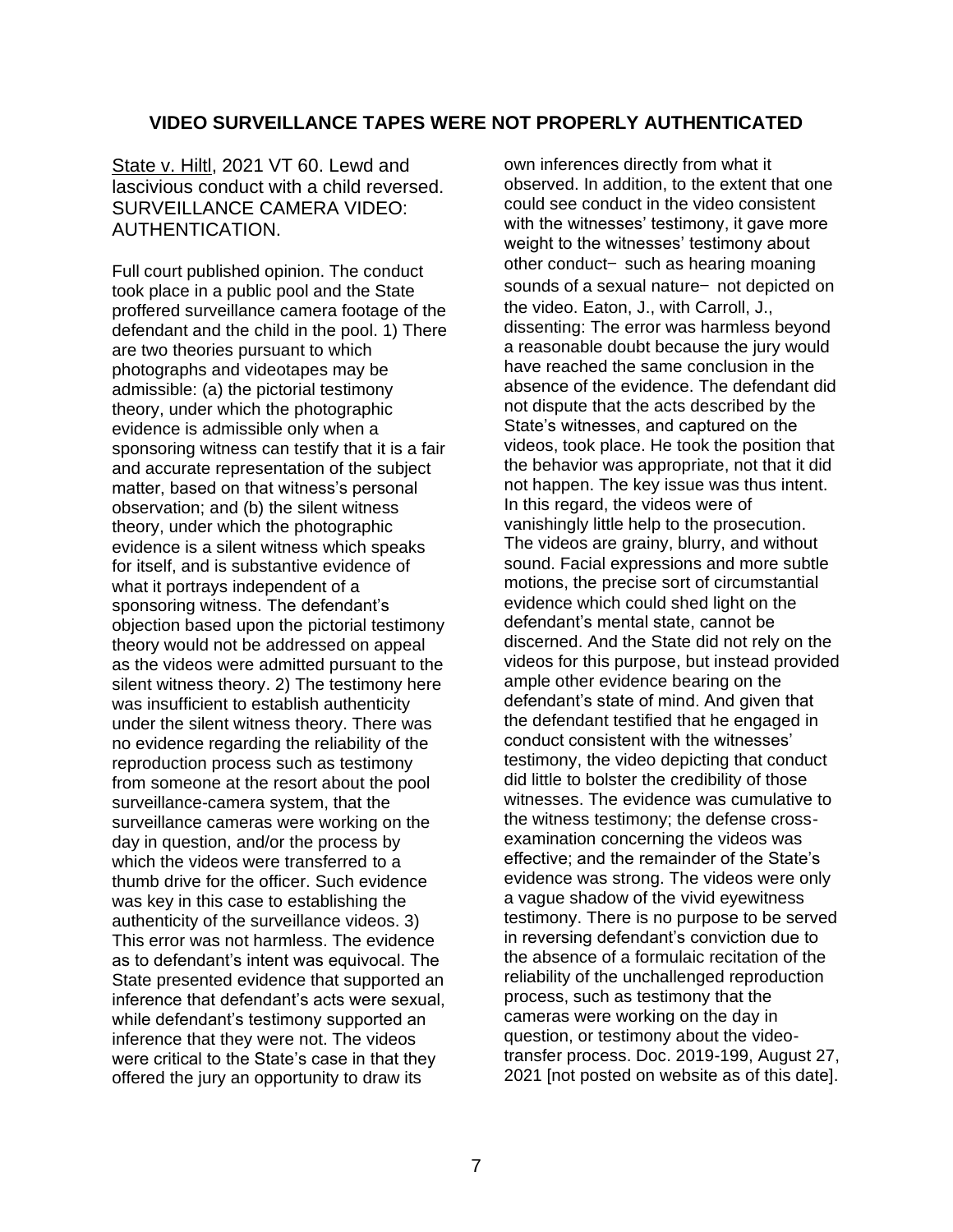#### **TWO AGGRAVATED SEXUAL ASSAULT CONVICTIONS VIOLATED DOUBLE JEOPARDY**

#### State v. Hovey, 2021 VT 64. AGGRAVATED SEXUAL ASSAULT: DOUBLE JEOPARDY. PROBATION CONDITIONS: OVERBREADTH.

Full court published opinion. Matter reversed for State to elect which of two aggravated sexual assault convictions should stand; the other is stricken as violative of double jeopardy. The defendant was convicted of two counts of aggravated sexual assault, one aggravated because he was joined by another person, and the second because he had subjected the complainant to repeated nonconsensual sexual acts as part of a common scheme and plan. The repeated act here was the sexual assault committed by the other person. 1) The sexual assault statute does not explicitly permit cumulative punishments, and therefore the Court must apply the Blockburger test. 2) Under the Blockburger test, each offense contains an element that the other does not. However, the test requires the Court to look beyond the statutory text to the elements of the offenses as they were charged to see if, as

specifically charged, the charges require proof of the same facts. Here, the two offenses each required proof of the same fact in order to aggravate the offense: that another person joined the defendant in sexually assaulting the complainant. Therefore the matter is remanded for the State to elect which of the two offenses should be dismissed. 3) The probation condition that the defendant reside and work where his probation officer approves, is overbroad and unduly restrictive, and is plain error since the court made no findings indicating its necessity. This issue is remanded for the trial court to justify, revise, or remove the condition. Robinson, J., concurring: Whether or not the specific facts supporting the State's reliance on two distinct aggravating factors are functionally the same or not, Robinson does not believe that the Legislature has authorized multiple convictions for a single act of sexual assault committed under multiple aggravating circumstances. Doc. 2020-249, August 27, 2021.

[https://www.vermontjudiciary.org/sites/defau](https://www.vermontjudiciary.org/sites/default/files/documents/op20-249.pdf) [lt/files/documents/op20-249.pdf](https://www.vermontjudiciary.org/sites/default/files/documents/op20-249.pdf)

### **Vermont Supreme Court Slip Opinions: Three-Justice Entry Orders**

#### **EXCITED UTTERANCES WERE PROPERLY ADMITTED**

State v. Schaner, three-justice entry order. HEARSAY: EXCITED UTTERANCES. RECANTING COMPLAINANT.

Domestic assault affirmed. Three challenged statements were properly admitted as excited utterances: the

complainant's statement to the defendant, overheard by a neighbor, "What, are you going to hit me in the face again?"; the complainant's statement to the defendant while she was on the telephone with 911, "Why, because you fucking punched me"; and the complainant's statements to a police officer who responded to the scene. In each case there was ample evidence in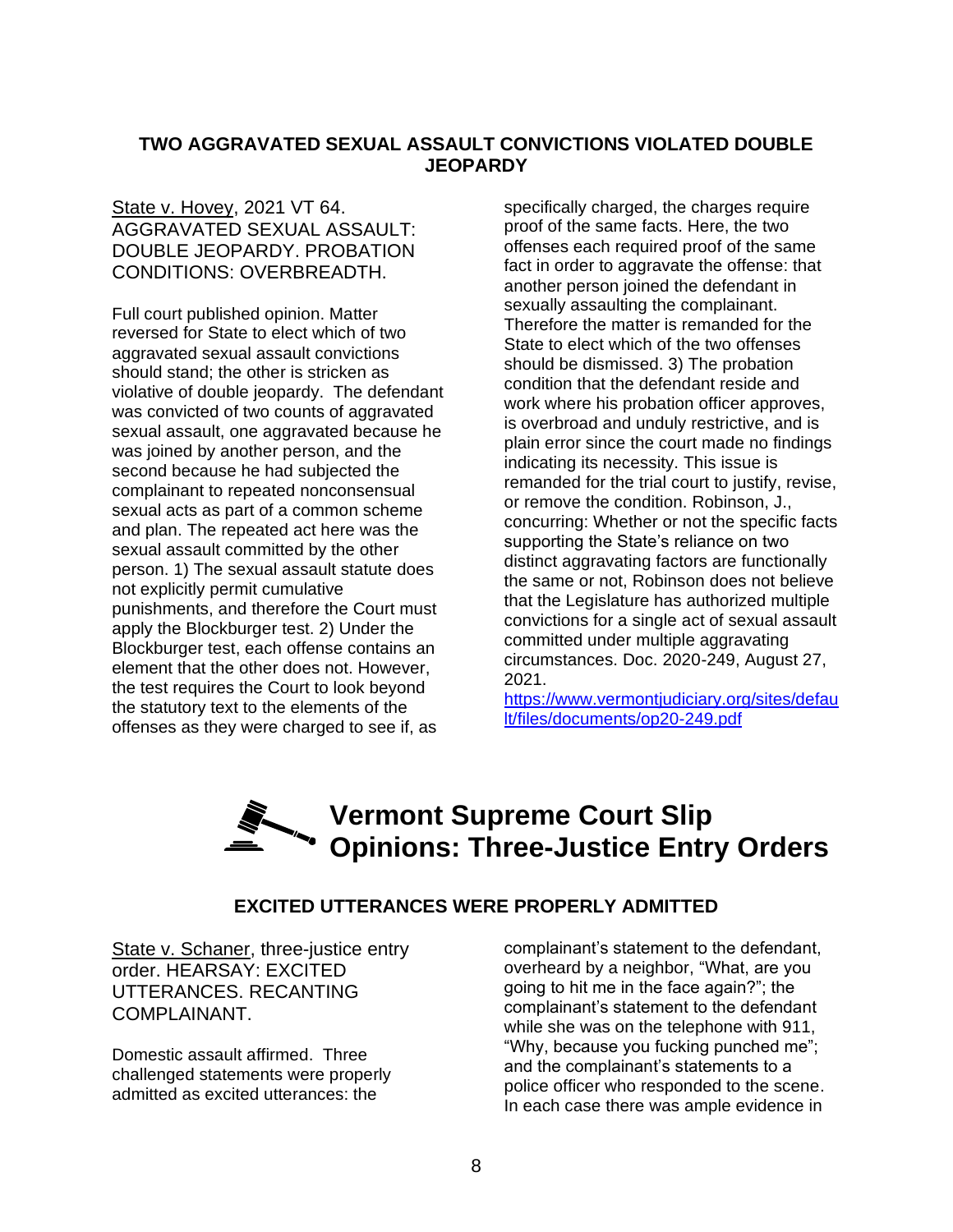support of the trial court's discretionary ruling that the complainant's statements were made spontaneously without reflection as the result of a startling event. Nor did the court abuse its discretion in denying the motion for a new trial in the interests of justice because of the admission of these

statements and because the complainant did not want to go forward with the trial and had recanted. Doc. 2020-212, July 16, 2021.

[https://www.vermontjudiciary.org/sites/defau](https://www.vermontjudiciary.org/sites/default/files/documents/eo20-212.pdf) [lt/files/documents/eo20-212.pdf](https://www.vermontjudiciary.org/sites/default/files/documents/eo20-212.pdf)



#### **COURT DID NOT ABUSE DISCRETION IN REJECTING PROPOSED RESPONSIBLE PERSON**

State v. Bartlett, single justice bail appeal. RESPONSIBLE PERSON CONDITION OF RELEASE.

Appeal from denial of motion to modify conditions of release and appoint defendant's mother as a responsible person. The court did not abuse its discretion in declining to approve the defendant's mother as the responsible person where it found that she had told the complaining witness in one of the pending cases to stop causing problems for him, and where she had testified that she did not feel that the defendant was capable of assaulting his own child, as he was charged with doing. In addition, mother's landlord had said that they did not want the defendant living with her and that placing him with her could potentially result in her eviction. Doc. 2021-168, August 17, 2021, Robinson, J.

[https://www.vermontjudiciary.org/sites/default](https://www.vermontjudiciary.org/sites/default/files/documents/eo21-168.pdf) [/files/documents/eo21-168.pdf](https://www.vermontjudiciary.org/sites/default/files/documents/eo21-168.pdf)



#### **Vermont Rule of Criminal Procedure 11**

The Advisory Committee on Rules of Criminal Procedure has proposed an amendment to V.R.Cr.P. 11(a). It would add the following as subsection 11(a)(4):

> (4) Reservation of Post-Conviction Challenges—No Plea Agreement. With the approval of the court, a defendant may preserve a post-conviction challenge to a predicate conviction when entering a plea of guilty or nolo contendere in cases where there is no plea agreement, by stating on the record at the change-of-plea hearing an intent to challenge one or more of the convictions through a post-conviction relief petition, specifically identifying the convictions to be challenged, and stating the basis for the challenges.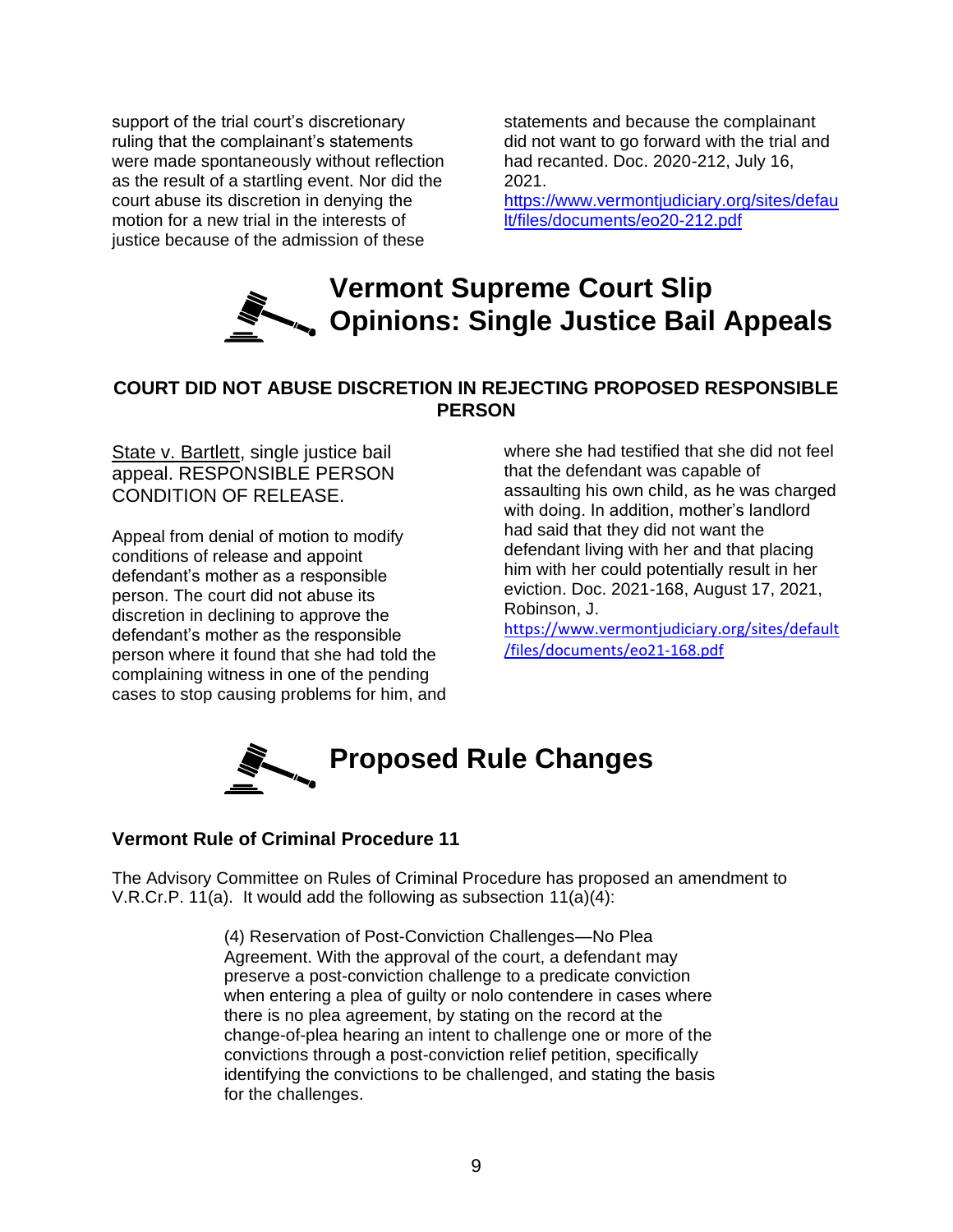The Committee's comments are as follows:

Rule 11(a)(4) provides an additional procedure whereby a defendant may preserve a postconviction challenge to a predicate conviction while pleading guilty or no contest to an enhanced offense, where the State has not consented to preservation of the challenge under the terms of Rule 11(a)(3). Rule 11(a)(3) was promulgated to implement the Supreme Court's direction in In re Benoit, 2020 VT 58, Vt. , 237 A.3d 1243. In Benoit, the Court held that with the State's agreement and the Court's approval, defendants may preserve a post-conviction relief (PCR) challenge to a predicate conviction even while pleading guilty to an enhanced charge by stating on the record at the change-of-plea hearing an intent to challenge one or more of the convictions through a PCR petition, specifically identifying the convictions they intend to challenge, and stating the basis for the challenges. If a defendant pleads guilty or nolo contendere while preserving the PCR claim, with the consent of the State and the approval of the court, the plea is analogous to a conditional plea under V.R.Cr.P. 11(a)(2) ("With the approval of the court and the consent of the state, a defendant may enter a conditional plea of guilty or nolo contendere, reserving in writing the right, on appeal from the judgment, to review of the adverse determination of any specified pretrial motion. [A] defendant [who] prevails on appeal . . . shall be allowed to withdraw [the] plea.").

This amendment seeks to address a specific issue not expressly reached in Benoit—cases in which a defendant is willing to plead guilty with or without benefit of a plea agreement as to recommended sentence, but the State is unwilling to consent to preservation of a PCR challenge as to a predicate conviction, even under a procedure that would be analogous to the conditional plea authorized by Rule 11(a)(2). The amendment provides that, with the approval of the court, a defendant may preserve a PCR challenge to a predicate conviction when entering a plea of guilty or nolo contendere even in cases where there is no plea agreement, or consent to the preservation otherwise given by the State, by stating on the record at the change-of-plea hearing an intent to challenge one or more of the convictions through a PCR petition, specifically identifying the convictions to be challenged, and stating the basis for the challenges. As is the case with a plea given under Rule 11(a)(3), the present amendment requires the court's approval of a defendant's attempt to preserve a post-conviction challenge to a predicate conviction while pleading guilty or no contest to the related enhanced charge. As with the Rule 11(a)(3) plea, the present amendment does not prescribe criteria governing the court's approval, or rejection of a defendant's effort to preserve a post-conviction challenge by stating the basis for challenge of an identified predicate conviction without State agreement. However, in contrast to Rule 11(a)(4), the procedure authorized under Rule 11(a)(3) is expressly recognized in Benoit as akin to a conditional plea under Rule 11(a)(2), with the certainties of case outcome thus provided (i.e., either the defendant must be allowed to withdraw if the defendant prevails on the issue identified and appealed with approval of the court and consent of the State, or the conviction and sentence that were the subject of the plea stand). The content of the colloquy with a defendant seeking to enter a plea per Rule  $11(a)(4)$ , and findings to be made by the court, are not prescribed in the rule, beyond those otherwise required in the entry of any plea of guilty or nolo contendere per V.R.Cr.P. 11(c)- (f). However, in the course of the colloquy as to a plea given under Rule  $11(a)(4)$ , if the court concludes that a defendant's plea is not knowingly and voluntarily given, or that the subject charge is without adequate factual basis, the court must not accept the plea. Of course, in lieu of a plea under circumstances prescribed by either paragraph (a)(3) or (4), a defendant retains all rights of trial by jury on the enhanced charge, and appeal from any verdict of guilty therein, standing on the plea of not guilty.